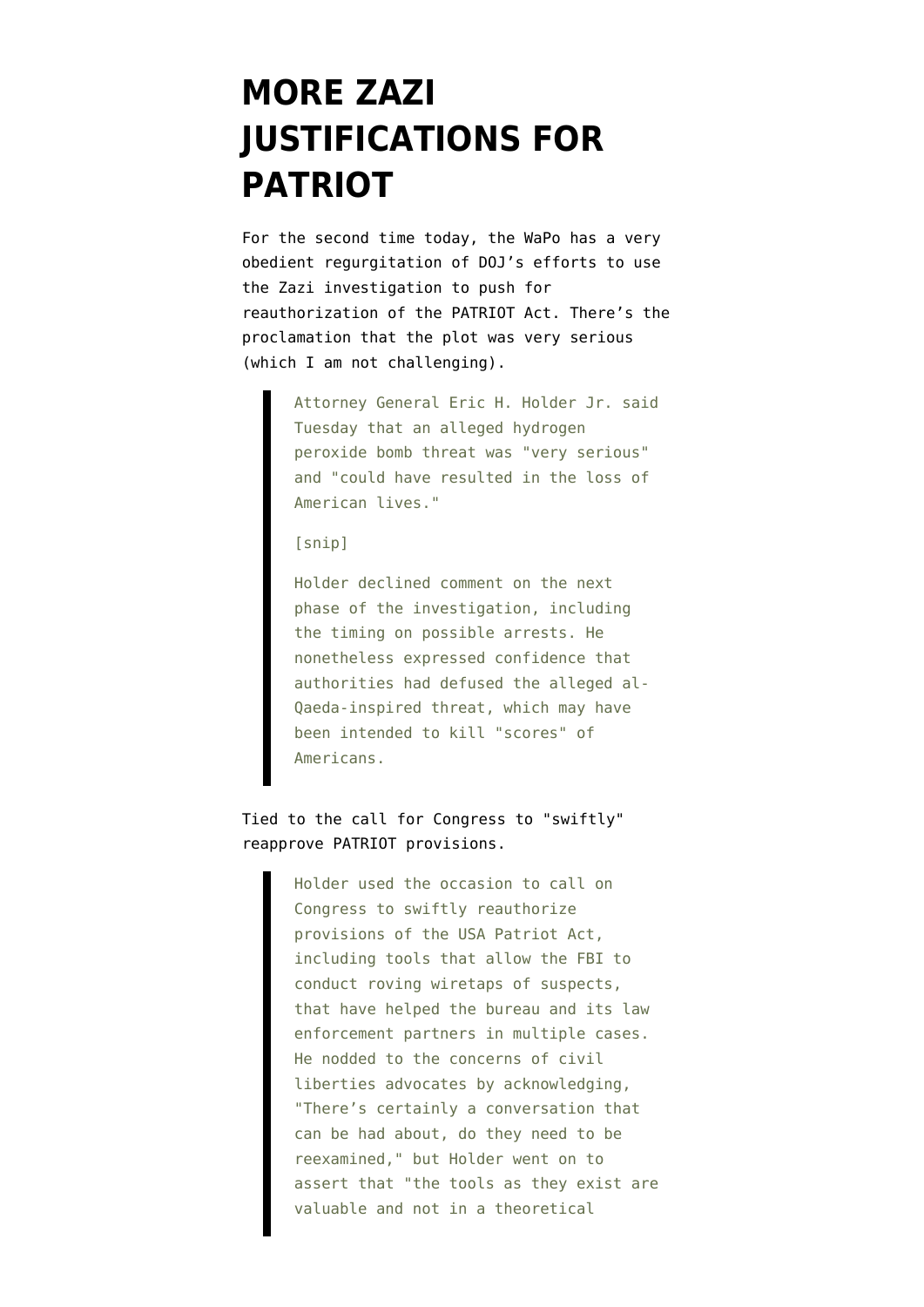sense."

And, as with the WaPo article this morning, this article accepts the Administration's focus on roving wiretaps, when that's not really the focus of any challenge to PATRIOT reauthorization.

Say, Justice press corps … any chance you might point out that the real questions pertain to Section 215, NSLs, and data mining aspects of the domestic surveillance program?

Update: Oh!! Ask and you shall receive! Apparently a few members of the Justice press corps did ask these questions, though Holder didn't answer them. From [Josh Gerstein:](http://www.politico.com/news/stories/1009/27995.html#ixzz0TC6f9AmV)

> Holder said Foreign Intelligence Surveillance Act orders produced "much of the information" in the case, but he did not offer details on how Patriot Act provisions were used in the case. He also rebuffed questions about why those tools are superior to conventional authorities and why the Justice Department is vigorously opposing attempts in Congress to raise the threshold of proof needed to issue demands for information in connection with terrorism investigations.

"The existence of these tools is of great assistance to us," Holder said.

Update: Josh has put up [a post](http://www.politico.com/blogs/joshgerstein/1009/Holder_on_Patriot_Act_unfiltered.html) with the explicit detail from today's presser on Section 215. Here's an excerpt, but go read the complete exchange:

> Q: Back on the 215 issue, its connection and the extent to which this case should inform that debate: the subtlety of that debate is not whether the authority should exist but how much predicate…before the authority could come into play. And I think that